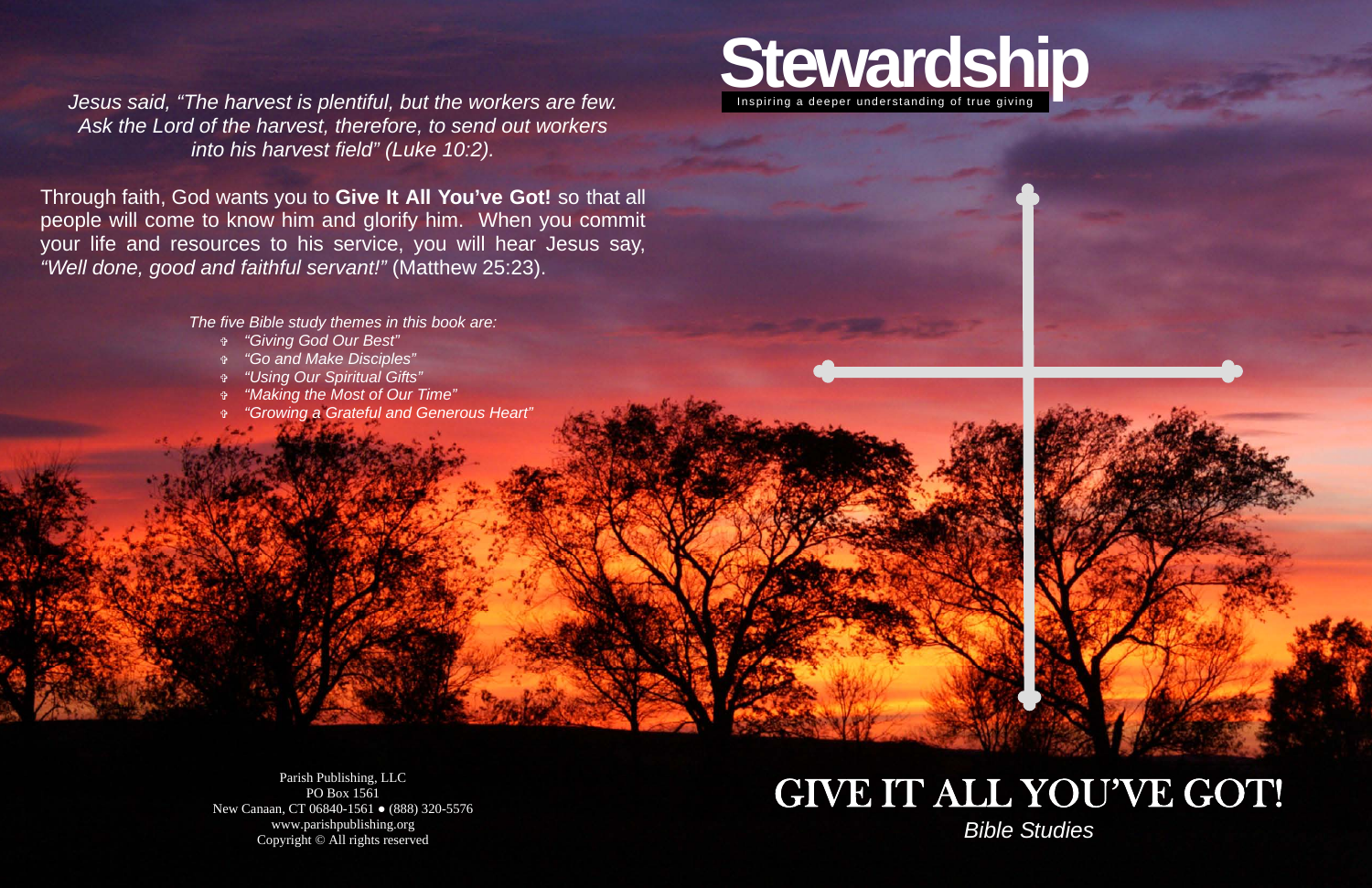## **Session 2**

## **"Go and Make Disciples"**

**Prayer:** Lord, place in us hearts that seek the lost. We pray for guidance, wisdom, and courage as we share your love with others. We thank you for the privilege of being your instruments to tell others about the life-saving Gospel. In your name we pray. **Amen.**

 In speaking to his disciples, Jesus said, *"All authority in heaven and on earth has been given to me"* (Matthew 28:18). With that authority, Jesus tells us, *"Therefore go and make disciples of all nations, baptizing them in the name of the Father and of the Son and of the Holy Spirit, and teaching them to obey everything I have commanded you. And surely I am with you always, to the very end of the age"* (verses 19-20). In these two verses, Jesus gives his mission to he life-saving Gospel. In your name we pray. **Amen.**<br>In this disciples, Jesus said, "All *authority in heaven and on ear*<br>latthew 28:18). With that authority, Jesus tells us, "*Therefore guions, baptizing them in the name* 

the church. On his authority, we are to *"go and make disciples."* Through the power of the Holy Spirit, we carry out this responsibility. In order for the Holy Spirit to work through us, we need to cooperate. In this very important work, we must **give it all we've got.**  the Holy Spirit, we carry<br>
The Holy Spirit to work<br>
Le Line this very important<br>
the Holy Spirit to work<br>
the Lesus contract to the C<br>
Lesus. When Jesus said<br>
follow me," they did.

 A disciple is a follower of Jesus. When Jesus said to Peter and Andrew, *"Come, follow me,"* they did. Scripture tells us, *"At once they left their nets and followed him"* (Matthew 4:19-20). Jesus chose them as he chooses us to be his disciples. Through God's grace, Peter and Andrew were able to leave everything behind and





follow Jesus. As disciples, their lives were changed forever. Jesus became the most important person in their lives. The same grace that changed the lives of the first twelve disciples changes ours today. Matthew 4:19-20). Jesus chose them as he<br>his disciples. Through God's grace, Peter<br>re able to leave everything behind and<br>disciples, their lives were changed forever. Jesus became the mos<br>person in their lives. The same gr

 In order to be his disciple, we must follow Jesus. In addition to following him, Jesus informed his disciples that there are other requirements to being a disciple. In Mark 8:34 we read, *"Then he called the crowd to him along with his disciples and said: 'If anyone would come after me, he must deny himself and take up his cross and follow me.' "* If we don't turn away from Jesus' call to be his disciples, we understand what John the Baptist said, *"He must become greater; I must become less"* (John 3:30). The disciple who there are other requirements to being a<br>we read, "Then he called the crowd t<br>disciples and said: 'If anyone would co<br>deny himself and take up his cross and<br>don't turn away from Jesus' call to<br>understand what John the Bapti

denies himself is unaware of himself and knows Christ only. By teaching us that we must deny ourselves, Jesus has prepared us to carry our crosses. Knowing only him, we are unaware of the burdens of our crosses; we view our lives as disciples with joy. Disciples keep their eyes on Christ, without thinking of themselves, and *"consider it pure joy . . ."* (James 1:2) to face trials and testing of their faith.